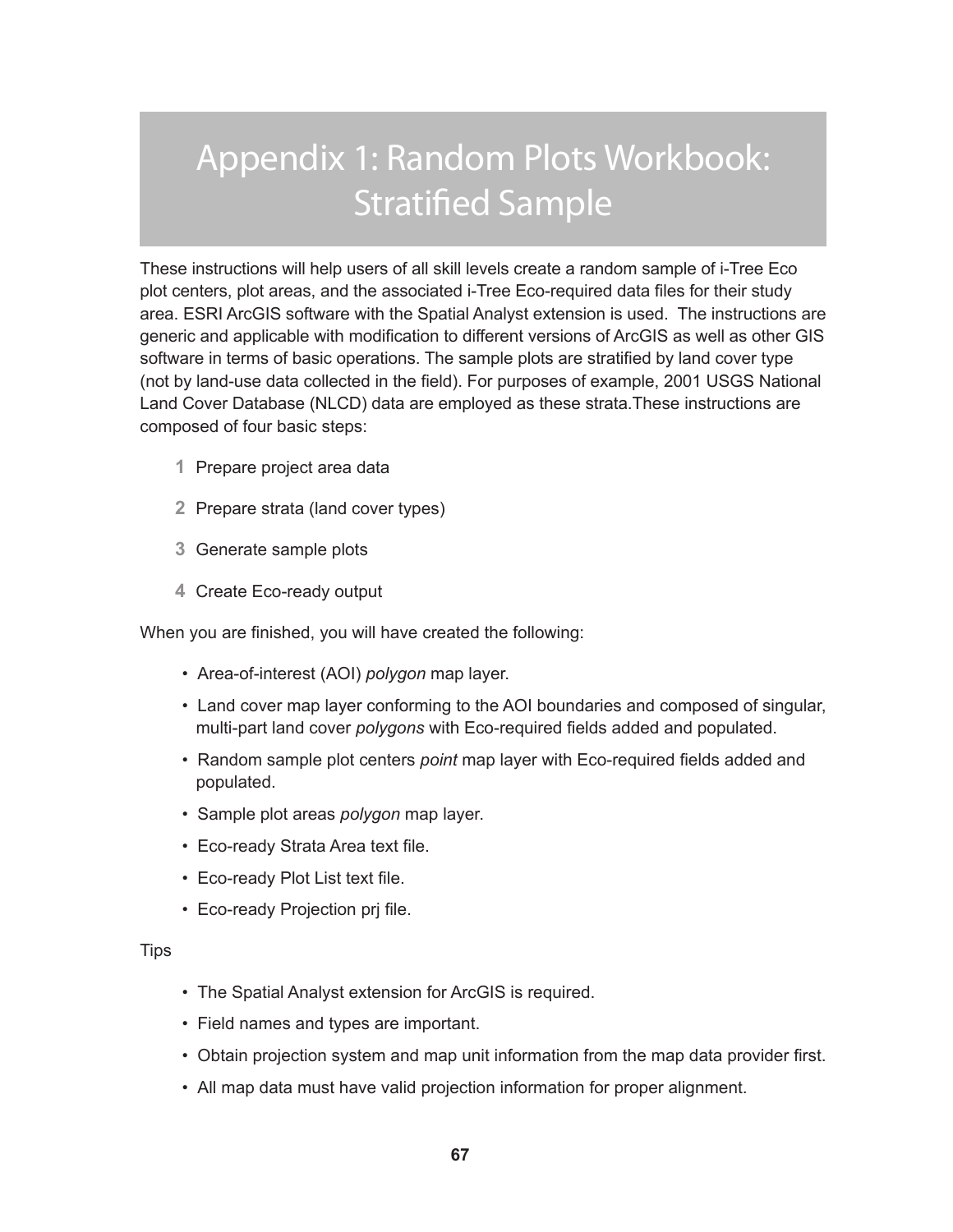- Strata map data must be in a projection system that uses feet or meters NOT degrees.
- Final Eco-required map units will be metric.
- AOI examples are polygons such as a city boundary, park areas, or management zones.
- ESRI shapefiles are easiest to use.
- "Pin" open ArcToolbox when starting pushpin icon, upper right of ArcToolbox panel.
- Practice good file management: folders to hold copies of original data, folders to hold output, employ logical file naming, etc.
- ArcGIS should add the geoprocessed map layers to the view automatically. If not, use the File > Add Data > Add Data… menu to load them.
- Temporarily turn off any web browser pop-up blockers.
- Decide in advance the number of plots for each stratum.

# Project Area Data Preparation

#### *Overview*

- Obtain a GIS map layer representing the area-of-interest (AOI) polygon(s) for your project area.
- Launch the ArcMap application of ArcGIS.
- Load the AOI map layer into the data view.
- Define the projection/coordinate system of the AOI if needed.

#### *Detailed instructions*

- **1** Obtain an area-of-interest (AOI) polygon from your GIS Department or an online resource. Several options can be found here: [http://www.esri.com/data/free-data](http://www.esri.com/data/free-data/index.html).
- **2** Launch ArcMap and save your project with an appropriate name at a new location via the **File** > **Save As** menu. Save periodically while working to avoid data loss.
- **3** Use the **File** > **Add Data** > **Add Data…** menu to browse to and load the AOI polygon map layer to the current view.
	- **a** If your data are properly projected, ArcGIS should handle projection differences between the AOI and subsequent map layers on-the-fly.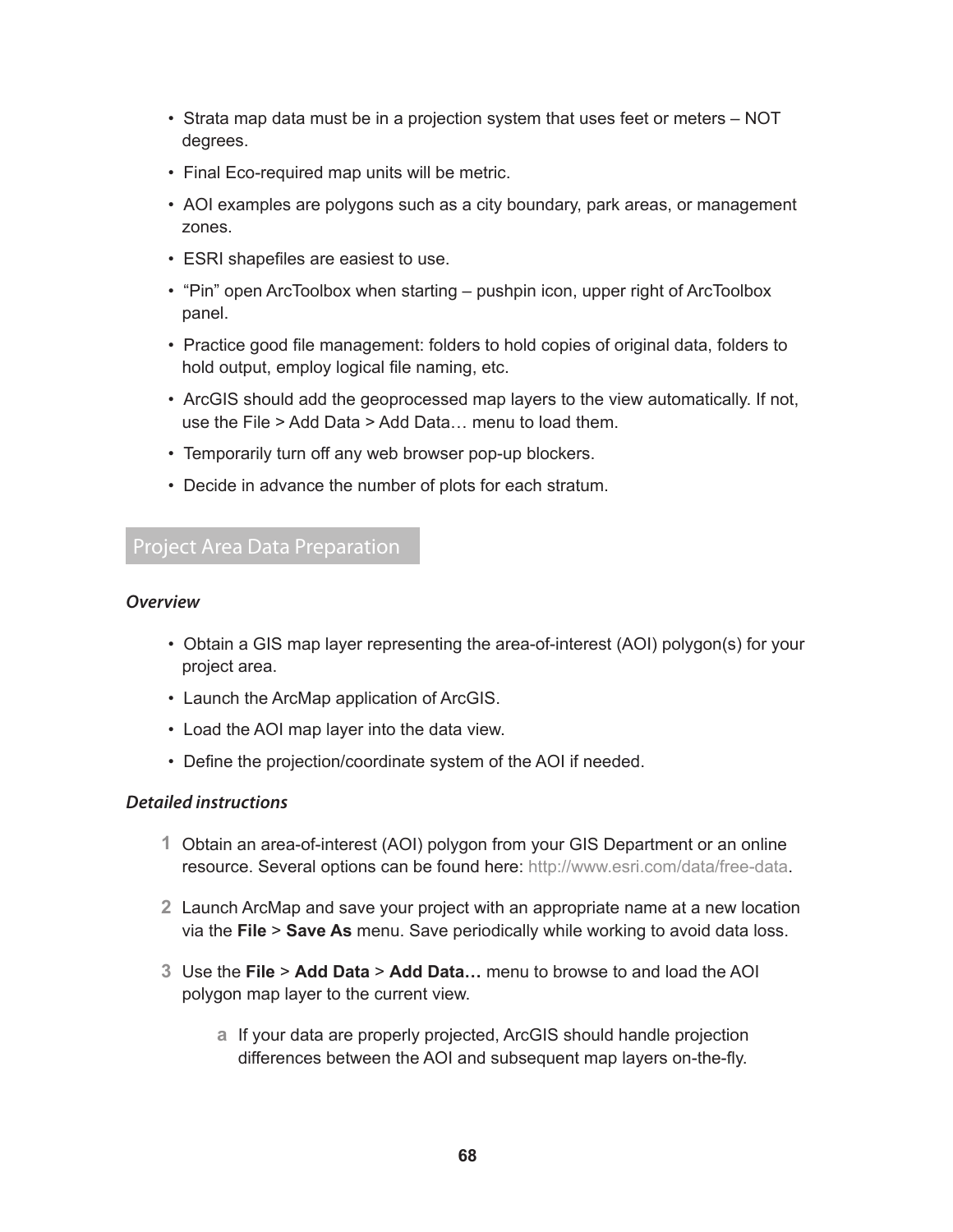**b** If your data lack projection information, an "Unknown Spatial Reference" message may appear. Click **OK** to move past it and use ArcToolbox to define the projection of the AOI map layer according to your data provider's specifications.

Navigate to **ArcToolbox** > **Data Management Tools** > **Projections and Transformations** > **Define Projection** and complete the Define Projection form:

For **Input Dataset**, choose the AOI map layer from the drop-down list.

For **Coordinate System**, click the **Properties** button to the right. In the **Spatial Reference Properties window** that appears, click **Select** and choose the coordinate system indicated by your data provider.

#### *Results*

**An area-of-interest (AOI) polygon map layer:** The AOI polygon map layer is now ready to be used to clip the strata layer.

# Strata Preparation

#### *Overview*

- Obtain a land cover GIS map layer encompassing the entire AOI.
- Convert the land cover data to polygons, if needed.
- Clip the land cover polygon data to the AOI area.
- Select each land cover category and give it a plain text strata name in the attribute table.
- Dissolve the land cover polygons into a single, multi-part polygon for each land cover strata chosen for your i-Tree Eco project.
- Add Eco-required fields and calculate appropriate values for them.

#### *Detailed instructions*

*Begin by obtaining land cover data from the Multi-Resolution Land Characteristics Consortium ([http://www.mrlc.gov/](www.mrlc.gov)):*

- **1** Launch the MRLC Consortium Viewer; note the available user instructions.
- **2** Zoom and pan to your AOI, making sure you cover the entire AOI, plus a bit more.
- **3** Click on the **Download tab** at upper right, and make sure only Land Cover for a desired year is checked.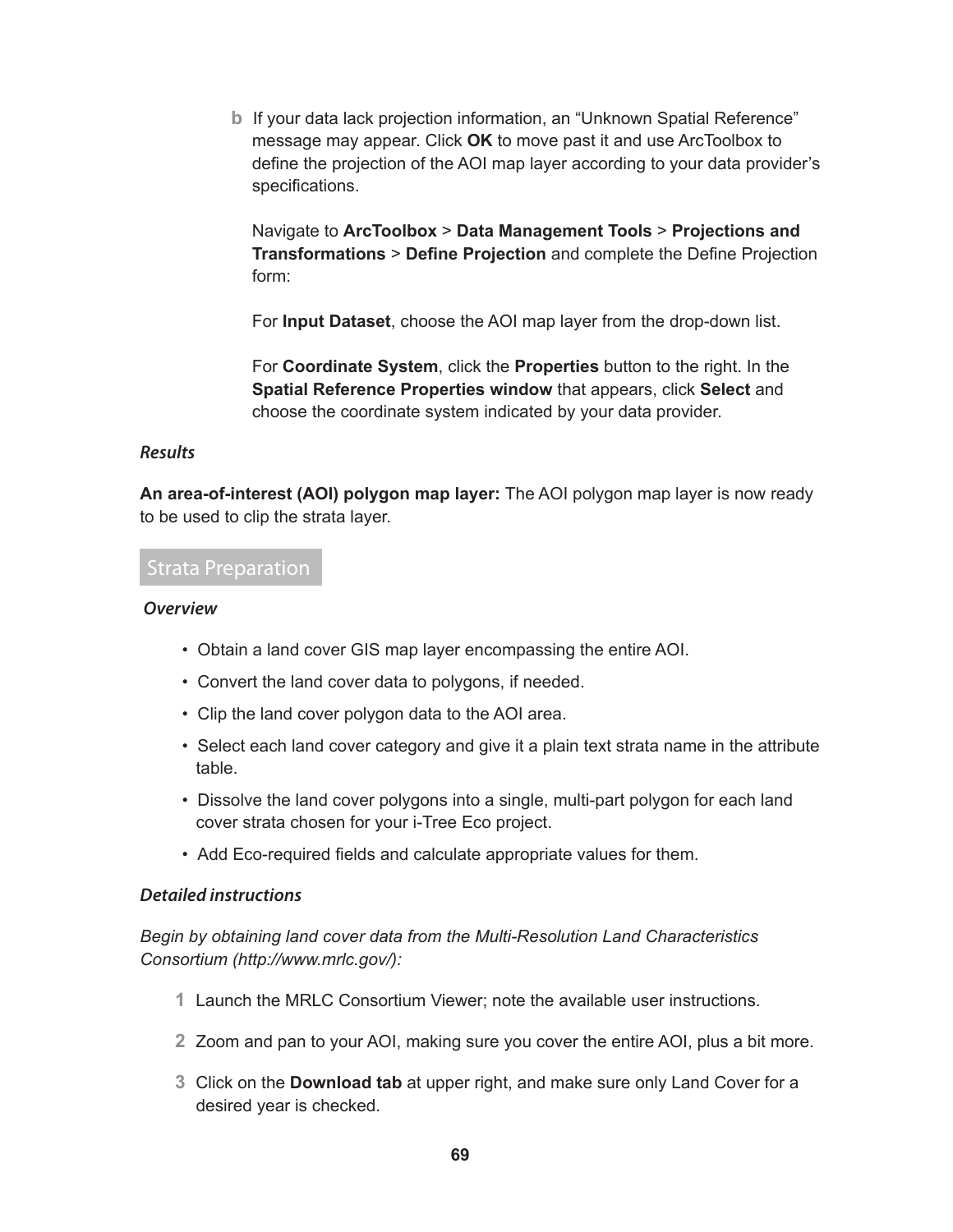- **4** Use the **Download tool button** to delineate a square area on the map, and in the resulting pop-up window, click the **Download button** to save the layer. It may take a few moments before the web browser's file save window appears.
- **5** Unzip the download file to your desired folder. The downloaded NLCD file is named numerically and consists of image (raster) data. The file is composed of pixels, and each pixel contains information such as a Land Cover code number. A metadata file describing the layer's Entity and Attribute information is included as well. Specific land cover category codes and names can be found within.

*Use ArcToolbox to convert the land cover image data to polygons.*

- **1** Load the Land Cover image into ArcMap. ArcGIS should reproject these data on-the-fly, so they should appear underneath your AOI.
- **2** Right-click the image map layer and Open Attribute Table to examine the Land Cover codes.
- **3** Navigate to **ArcToolbox** > **Conversion Tools** > **From Raster** > **Raster to Polygon**.
- **4** Fill out the **Raster to Polygon** form:
	- **a** For **Input Raster**, choose your land cover map layer from the drop-down menu.
	- **b** For **Field**, select the field containing the land cover values (refer to metadata documentation if necessary).
	- **c** Under **Output Polygon Features**, use the **Browse** button to locate a suitable location and create a filename for the resulting polygon map layer.
	- **d** The **Simplify** polygons box should be UNCHECKED.
	- **e** Click **OK**.

*Use ArcToolbox to clip the land cover polygon map layer by the AOI map layer.*

- **1** Navigate to **ArcToolbox > Analysis Tools > Extract > Clip**.
- **2** Complete the **Clip** form:
	- **a** Under **Input Features**, select the land cover polygon map layer from the drop-down list.
	- **b** Under **Clip Features**, choose the AOI map layer from the drop-down list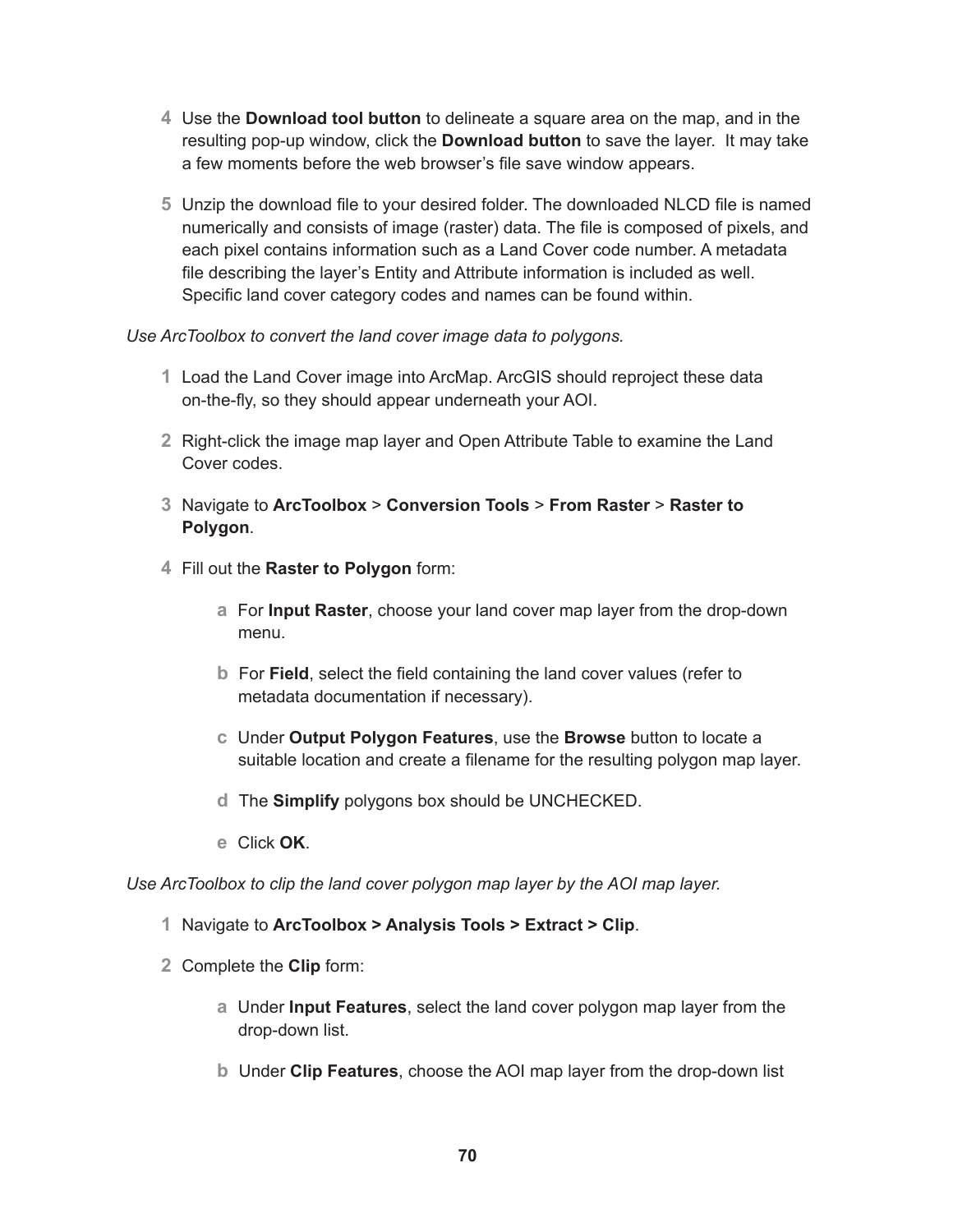- **c** Under **Output Feature Class**, use the **Browse** button to navigate to a suitable location and choose a file name for the resulting map layer.
- **d** Leave the **XY Tolerance field** and the **units** dropdown blank.
- **e** Click **OK**.
- **3** The land cover map layer should now conform to the inside of the project area boundaries.

*Use ArcToolbox to add Eco-required fields to the clipped land cover polygon map layer.*

- **1** Navigate to **ArcToolbox > Data Management Tools > Fields > Add Field**.
- **2** Complete the **Add Field** form:
	- **a** Under **Input Table**, select the clipped land cover map layer from the dropdown list.
	- **b** For **Field Name**, enter: **StratDslv**
	- **c** For **Field Type**, select TEXT from the drop-down list.
	- **d** Skip the following fields:
		- Field Precision Field Scale Field Length Field Alias Field is Nullable Field is Required Field Domain
	- **e** Click OK.

*Use regular Selection Queries and ArcToolbox to create text values equivalent to the land cover categories for the clipped land cover polygon map layer.*

- **1** Examine the metadata documentation file that downloaded with the NLCD Land Cover data. Each GRIDCODE value corresponds to one land cover category. Use the GRIDCODEs to decipher the land cover data.
- **2** In the main ArcMap menu bar, choose **Selection** > **Select by Attributes**.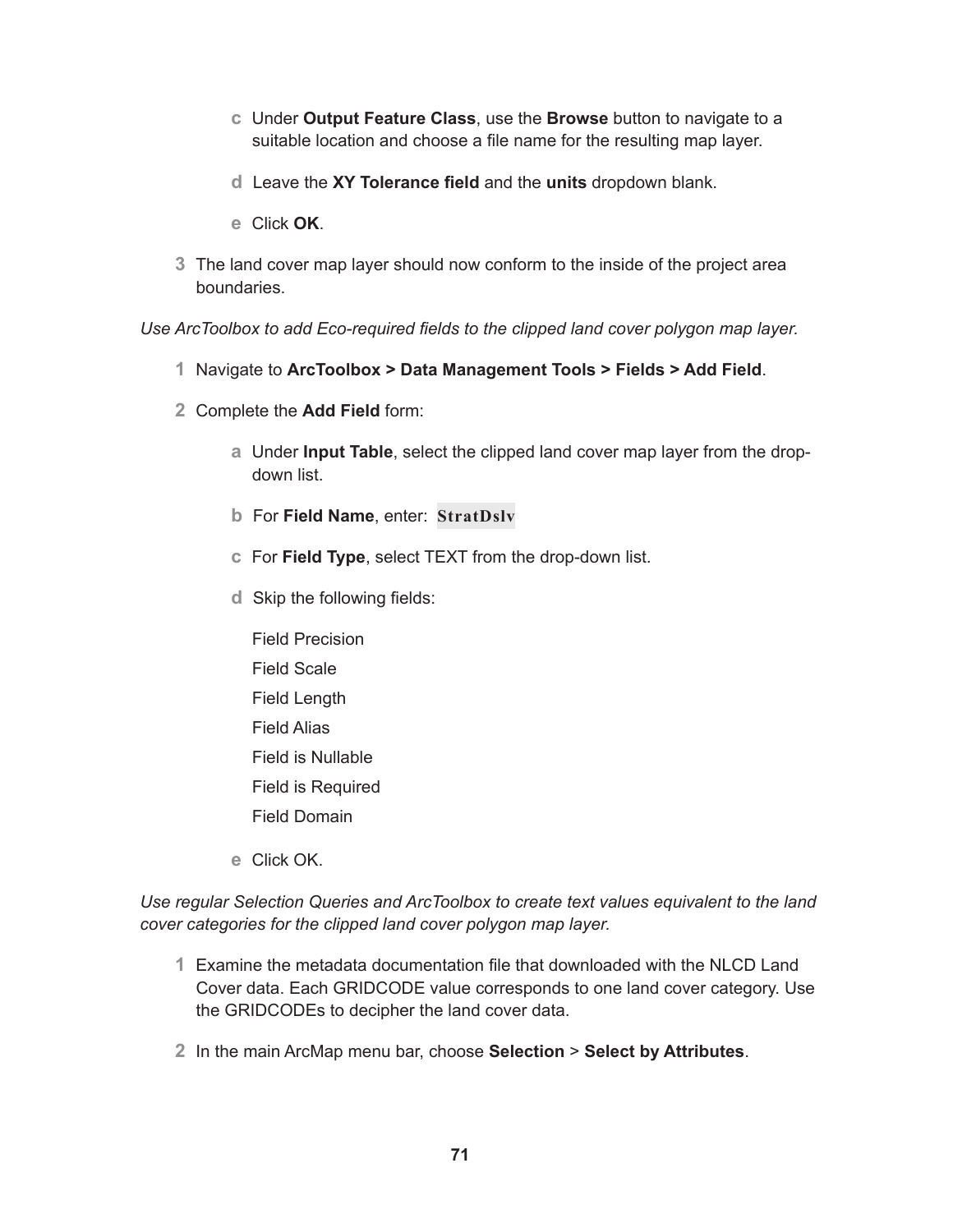- **3** Complete the **Select by Attributes** form:
	- **a** For **Layer**, select your clipped land cover map layer.
	- **b** For **Method**, select **Create a new selection** and format the queries in the **SELECT \* FROM** box at the bottom
	- **c** Make sure the box is empty. Delete old queries if necessary.
	- **d** Double-click the "**GRIDCODE**" field name from the list above.
	- **e** Click the **equals** button.
	- **f** Click the **Get Unique Values** button.
	- **g** Double-click the first land cover GRIDCODE value in the list.
	- **h** A properly formatted query will look like this: **"GRIDCODE"=11**.
	- **i** Click **Apply** this keeps the selection form open.
- **4** With features in this first land cover category selected, use ArcToolbox to give the land cover category a text name. Navigate to **ArcToolbox > Data Management Tools > Fields > Calculate Field**.
- **5** Complete the **Calculate Field** window:
	- **a** Under **Input Table**, select the clipped and dissolved land cover polygon map layer from the drop-down list.
	- **b** For **Field Name**, select **StratDslv** from the drop-down list.
	- **c** Under **Expression**, enter an appropriate name to describe the land cover type, for example: "Developed High Intensity" (including quotes)
	- **d** Skip **Expression Type**.
	- **e** Skip **Code Block**.
	- **f** Click **OK**.
- **6** Right-click the clipped land cover polygon map layer in the map layers list, select **Open Attribute Table**, and verify that only those selected feature records were populated with the appropriate land cover category text.
- **7** Repeat steps 1–6 for each land cover category present in the land cover polygon map layer. Tip: you can formulate queries to select more than one land cover code to group them as a single strata if desired. e.g. **"GRIDCODE"=21 OR "GRIDCODE"=22**.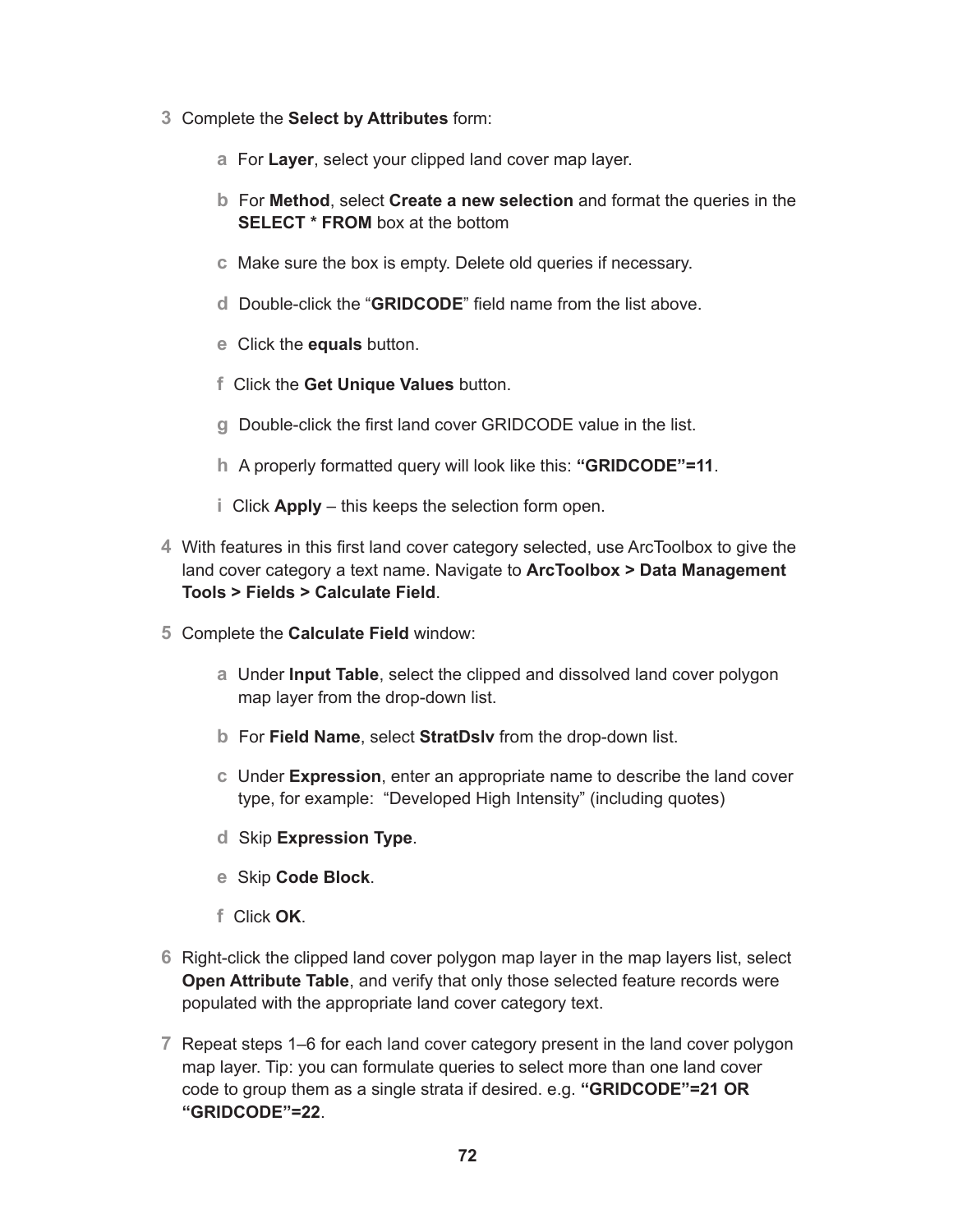**8** From the main Selection menu, choose Clear Selected Features to unselect all land cover features.

*Use ArcToolbox to dissolve the land cover polygon(s).*

- **1** Navigate to **ArcToolbox > Data Management Tools > Generalization > Dissolve**.
- **2** Fill out the **Dissolve** form:
	- **a** Under **Input Features**, choose the clipped land cover polygon map layer from the drop-down list.
	- **b** For **Output Feature Class**, use the **Browse** button to navigate to a suitable location and create a file name for the resulting map layer.
	- **c** Under **Dissolve\_Field(s)**, check the **StratDslv** field (whose attribute values hold your names for the NLCD land cover values as described above).
	- **d** Leave the **Statistics Field(s)** blank.
	- **e** The box next to **Create Multipart Features** should be checked.
	- **f** Skip the **Unsplit lines** checkbox.
	- **g** Click **OK**.
- **3** Right-click the new dissolved Land Cover polygon layer, Open Attribute Table and verify that there are now single, multipart polygons for each land cover category.

*Use ArcToolbox to add additional Eco-required fields to the dissolved land cover polygon map layer.*

- **1** Navigate to **ArcToolbox > Data Management Tools > Fields > Add Field**.
- **2** Complete the **Add Field** form:
	- **a** Under **Input Table**, select the dissolved land cover map layer from the drop-down list.
	- **b** For **Field Name**, enter: **Strat\_ID**
	- **c** For **Field Type**, select **LONG** from the drop-down list.
	- **d** Skip the following fields:

Field Precision Field Scale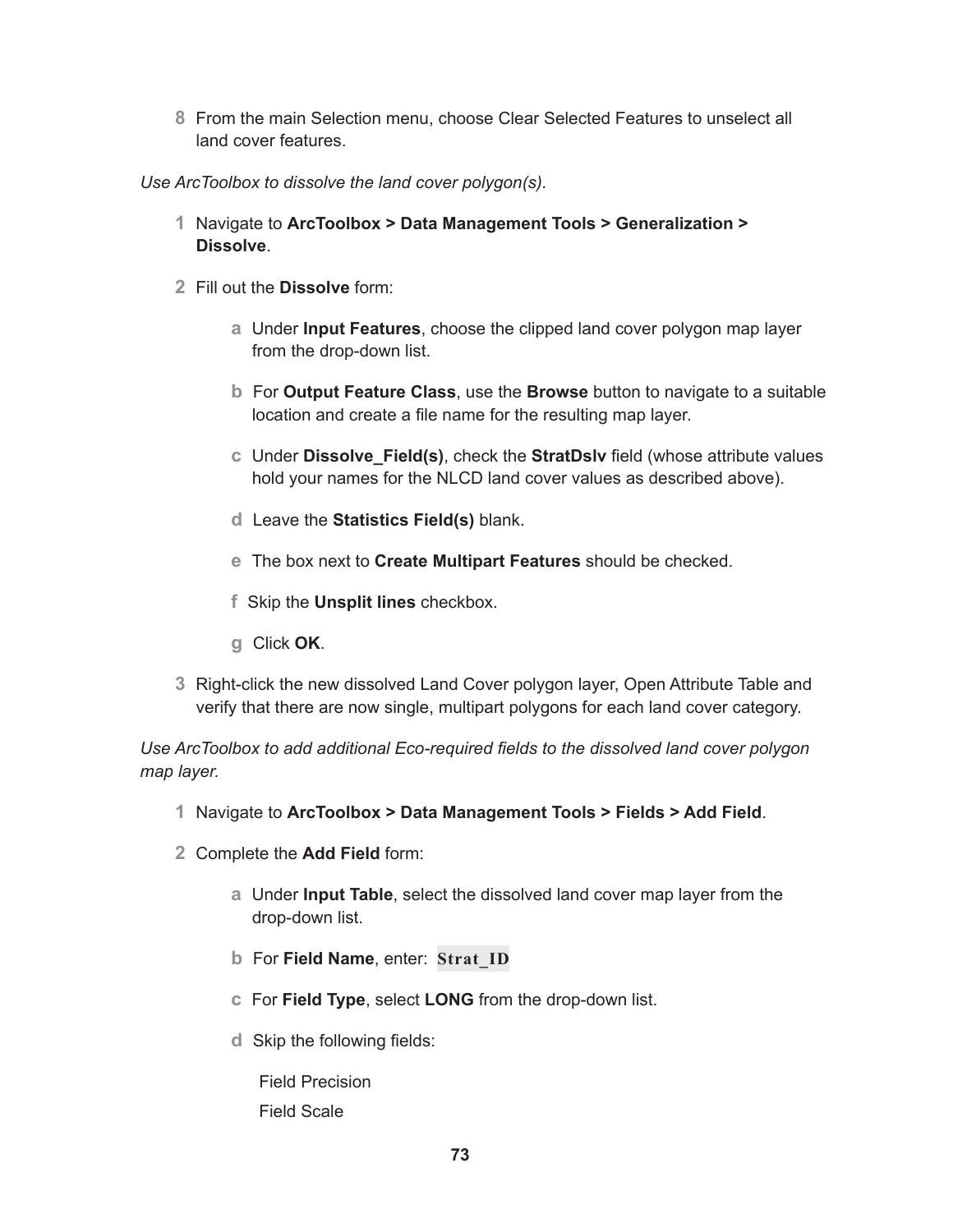Field Length Field Alias Field is Nullable Field is Required Field Domain

- **e** Click **OK**.
- **3** Repeat the steps above as follows for these additional fields:
	- **a Field Name**: **Strat\_Area** with **Field Type:** Select **DOUBLE**.
	- **b Field Name: Strata** with **Field Type:** Select **TEXT**.

*Use the attribute table Field Calculator to populate values for the Eco-specific fields added to the dissolved land cover polygon map layer:*

- **1** Right-click the land cover map layer and select **Open Attribute Table**.
- **2** Right-click the **Strat\_ID** field column heading and select **Field Calculator...**
	- **a** In the large text entry box below **Strat ID =**, enter:  $[FID]+1$
	- **b** Click **OK**.
- **3** Repeat for the **Strata** field.
	- **a** In the large text entry box below **Strata =**, enter: **StratDslv**
	- **b** Click **OK**.
- **4** Right-click the **Strat\_Area** field column heading and select **Calculate Geometry…**
- **5** For **Property**: choose **Select Area**. If this is not available, your land cover polygon map layer is not in a projection system using feet or meters; the section above called Project Area Data Preparation.
- **6** For **Coordinate System** choose **Use coordinate system of the data source.**
- **7** For **Units**, select **Hectares [ha]**
- **8** Close the Attribute Table when finished.

## *Results*

**A converted, clipped, and dissolved polygon land cover map layer with Ecorequired fields added and populated.**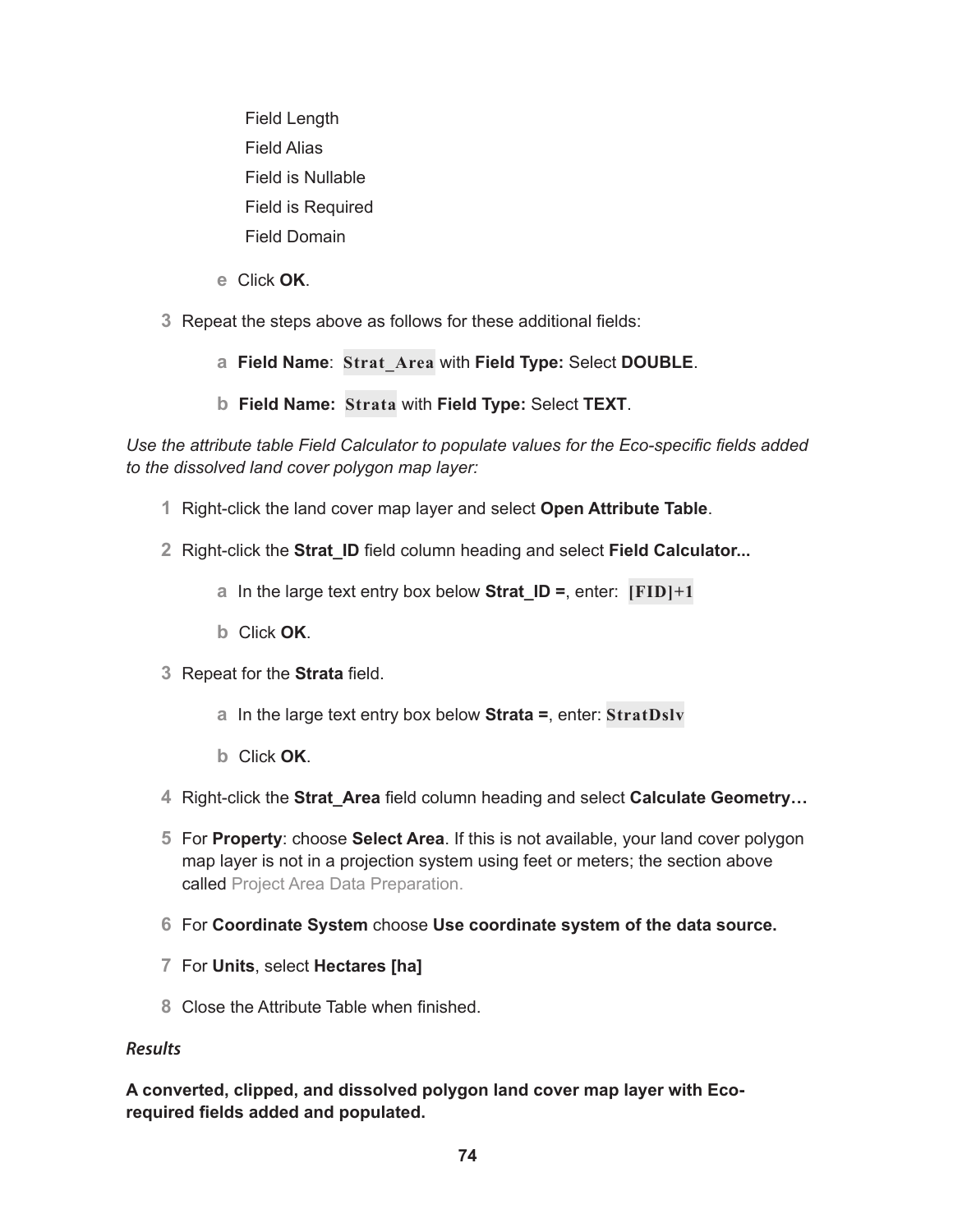- It should align with and conform to the project area boundaries.
- It should have ONE record representing EACH land cover category present in its table.
- The processed land cover polygon map layer is now ready to be used for plot generation.

# Sample Plot Generation

## *Overview*

- Select each land cover category and run the Create Random Points tool from ArcToolbox for each land cover category.
- Merge the resulting random plots data together.
- Spatially join the land cover data to the random plots data.
- Add Eco-required Fields to the random plots data.
- Calculate field values for the random plots data.
- Buffer the random plots point data to form plot areas.

## *Detailed instructions*

*Use regular selection queries and ArcToolbox to select an individual land cover category and then generate the desired number of plots for it.*

- **1** From the **Selection** menu, choose **Select by Attributes**.
- **2** Fill out the **Select by Attributes** form:
	- **a** Under **Layer**, ensure that the dissolved land cover map layer is selected.
	- **b** For **Method**, select **Create a new selection** and format the queries in the SELECT \* FROM box at the bottom as follows:
	- **c** Make sure the box is empty. Delete old queries if necessary.
	- **d** Double-click the **Strata** field name from the list above.
	- **e** Click the **equals** button.
	- **f** Click the **Get Unique Values** button.
	- **g** Double-click the first land cover Strata value in the list.
	- **h** A properly formatted query will look like this: "Strata"='Developed, High Intensity'.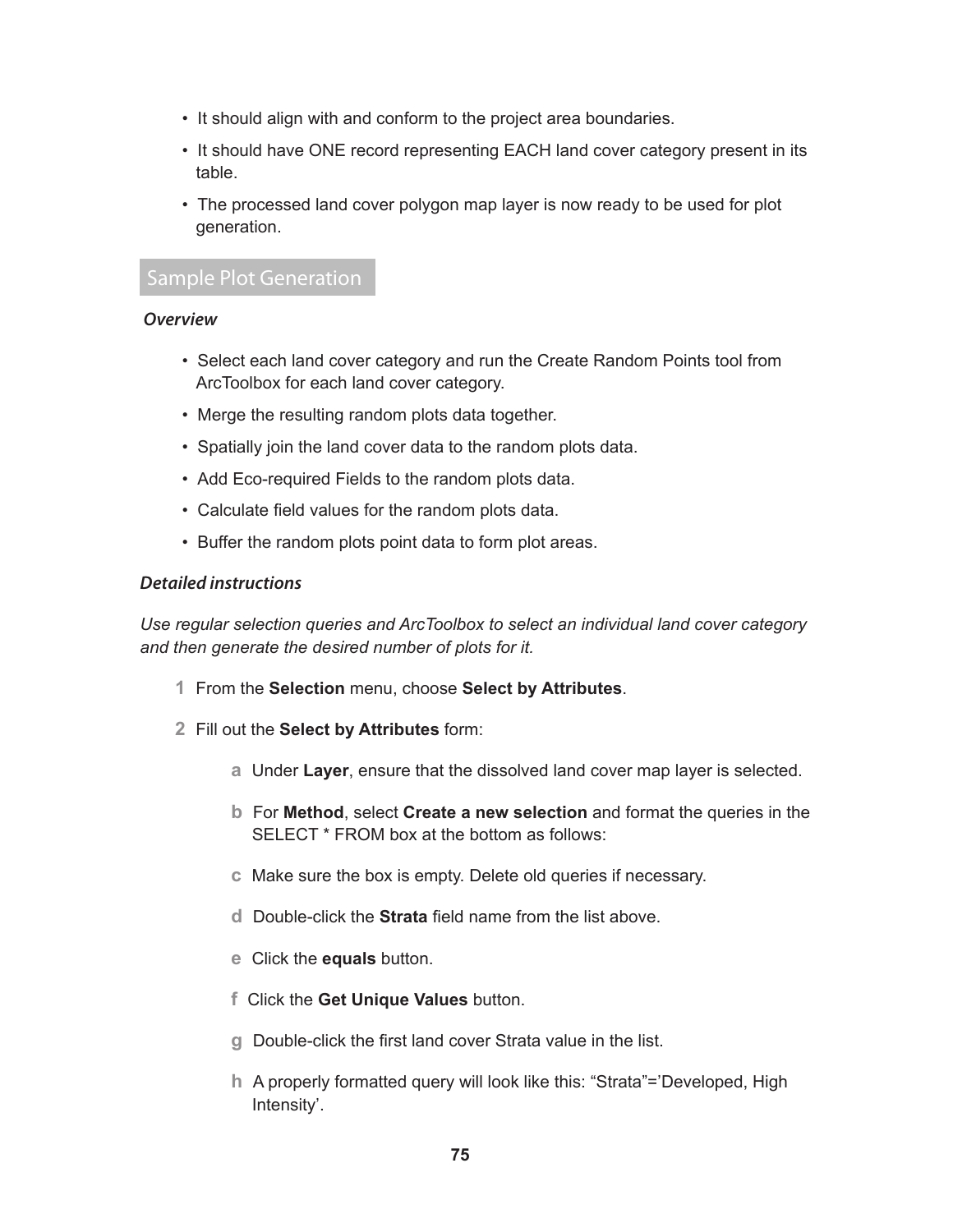- **i** Click **Apply**.
- **3** Navigate to **ArcToolbox > Data Management Tools > Feature Class > Create Random Points**.
- **4** Complete the **Create Random Points** form:
	- **a** For **Output Location**, browse to and single-click your working folder to select it and click **Add**.
	- **b** For **Output Point Feature Class**, type in an appropriate name with a .SHP extension. (Sample plots will be created for individual land cover categories as separate map layer shapefiles. Choose a name for each file that reflects the category as they will eventually be merged together into one sample plots layer, e.g., plots\_Developed\_HighIntensity.shp)
	- **c** For **Constraining Feature Class**, select your clipped and dissolved land cover map layer.
	- **d** For **Number of Points** [value or field], enter the desired number of sample plots for this selected land cover.
	- **e** Skip the remaining inputs.
	- **f** Click **OK**.
	- **g** Repeat steps 1–4 for each land cover category.
- **5** From the Selection menu, choose Clear Selected Features to unselect all land cover features.

*Use ArcToolBox to merge the individual land cover category random plots map layers together:*

- **1** Navigate to **ArcToolbox > Data Management Tools > General > Merge.**
- **2** Complete the **Merge** form:
	- **a** FIRST, you must enter **Output Dataset** with a file extension of SHP. Click the **Browse** button to navigate to a suitable location and enter a file name for the resulting map layer, e.g., SamplePlots Merge.shp
	- **b** Then, from the drop-down list under **Input Datasets**, select each land cover plot layer, one at a time.
	- **c** Skip the **Field Map** option.
	- **d** Click **OK**.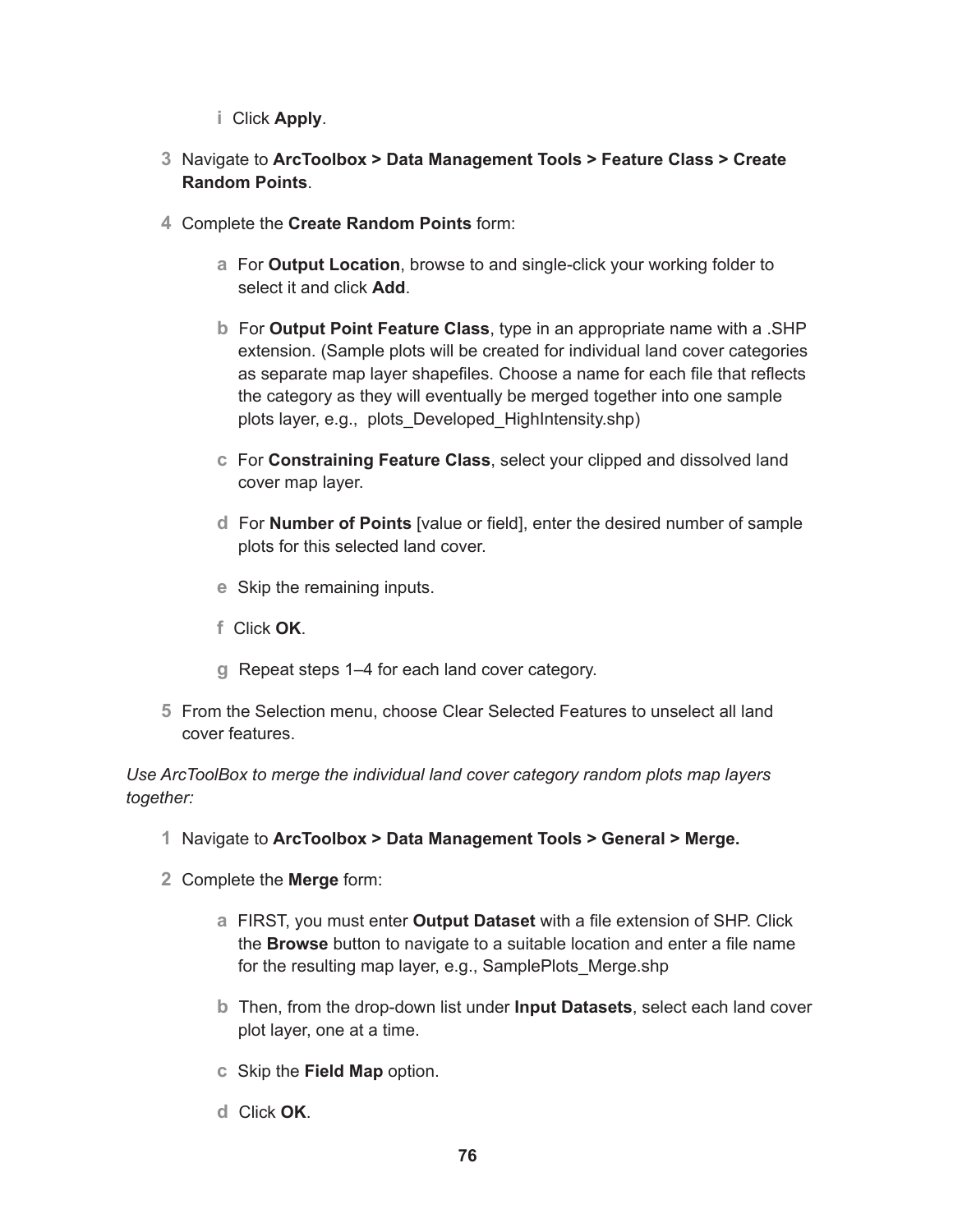*Perform a spatial join between the merged sample plots point map layer and the dissolved*  land cover polygon map layer. This step assigns land cover types to the sample plot *points.*

- **1** Right-click the merged sample plots layer and select **Joins** and **Relates > Join...**
- **2** Complete the **Join Data** form.
	- **a** Under **What do you want to join to this layer?** select **Join data from another layer based on spatial location**.
	- **b** Under **Choose the layer to join to this layer…** select the dissolved land cover polygon layer.
	- **c** Under **Each point will be given all the attributes of the polygon that:** click the button next to **it falls inside**.
	- **d** Under **The result of the join will be saved into a new layer**, use the **Browse** button to navigate to a suitable location and choose a file name for the resulting map layer. These will be the final i-Tree Eco plot centers.
	- **e** Click **OK**.

*Use ArcToolbox to add Eco fields to the spatially joined sample plots point map layer.*

- **1** Navigate to **ArcToolbox > Data Management Tools > Fields > Add Field**.
- **2** Complete the **Add Field** form.
	- **a** For **Input Table,** select the spatially joined sample plots point map layer from the drop-down list.
	- **b** For **Field Name**, enter: **ID**
	- **c** For **Field Type**, select **LONG** from the drop-down list.
	- **d** Skip the following fields:
		- Field Precision Field Scale Field Length Field Alias Field is Nullable Field is Required Field Domain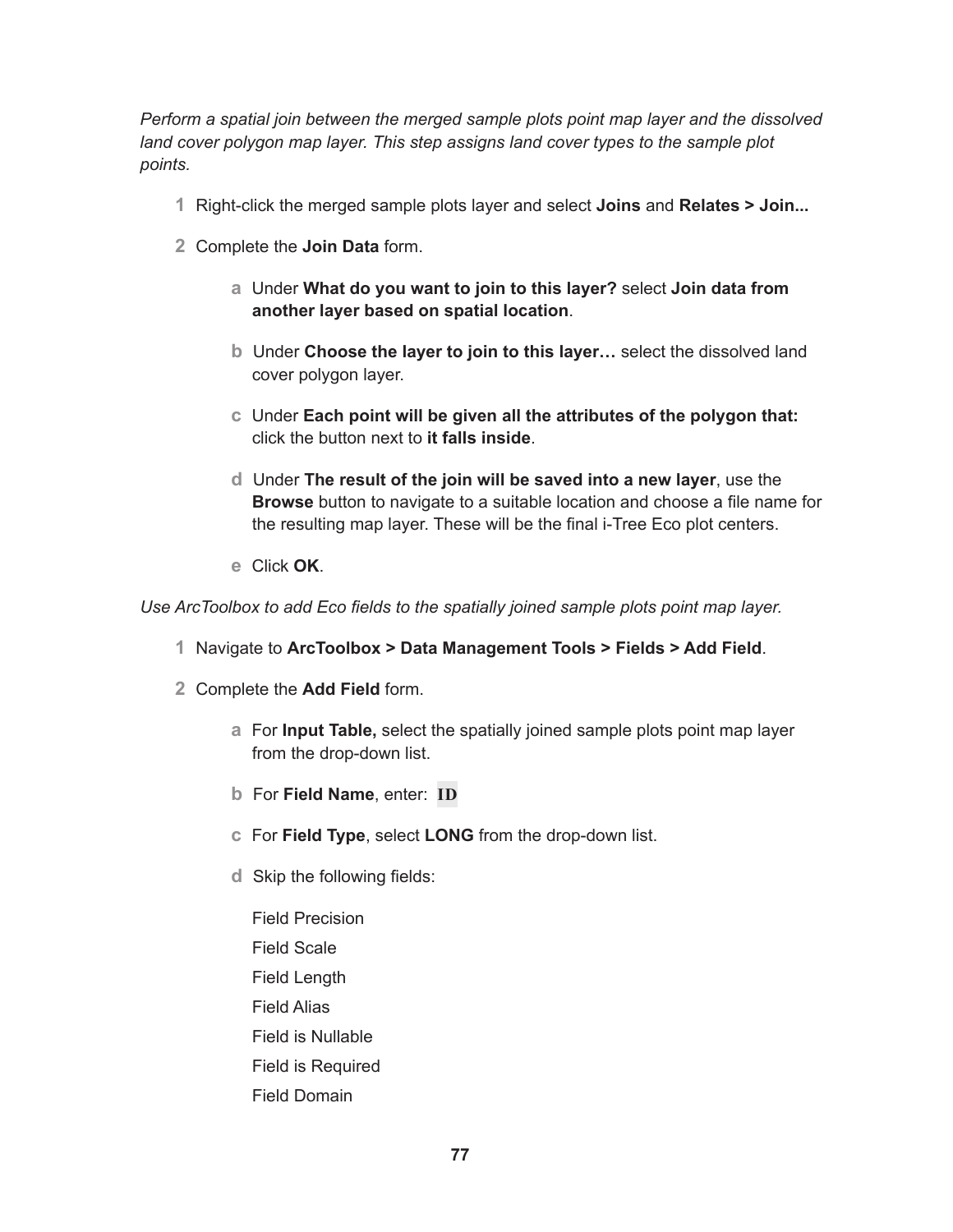- **e** Click **OK**.
- **3** Repeat the steps above as follows for these additional fields:
	- **a** Field Name: **LCCode** with **Field Type**: Select **SHORT**.
	- **b** Field Name: **X\_Coord** with **Field Type**: Select **DOUBLE**.
	- **c** Field Name: **Y\_Coord** with **Field Type**: Select **DOUBLE**.

*Use the attribute table Field Calculator to populate values for the Eco-specific fields added to the spatially joined sample plots point map layer in the steps above.*

- **1** Right-click the spatially joined sample plots point map layer and select **Open Attribute Table**.
- **2** Right-click the **ID field** column heading and select **Field Calculator...**
	- **a** In the large text entry box below **ID =**, enter: **[FID]+1**
	- **b** Click OK.
- **3** Repeat for the **LCCode** field.
	- **a** In the large text entry box below **LCCode =**, enter: **[Strat\_ID]**
- **4** Right-click the **X\_Coord** field column heading and select **Calculate Geometry…**
	- **a** For **Property**: select **X Coordinate of Point**
	- **b** For **Coordinate System** choose **Use coordinate system of the data source**
	- **c** For **Units**, select **Meters [m]**
	- **d** Click **OK.**
- **5** Right-click the **Y\_Coord** field column heading and select **Calculate Geometry…**
	- **a** For **Property**: select **Y Coordinate of Point**
	- **b** For **Coordinate System** choose **Use coordinate system of the data source**
	- **c** For **Units**, select **Meters [m]**
	- **d** Click **OK**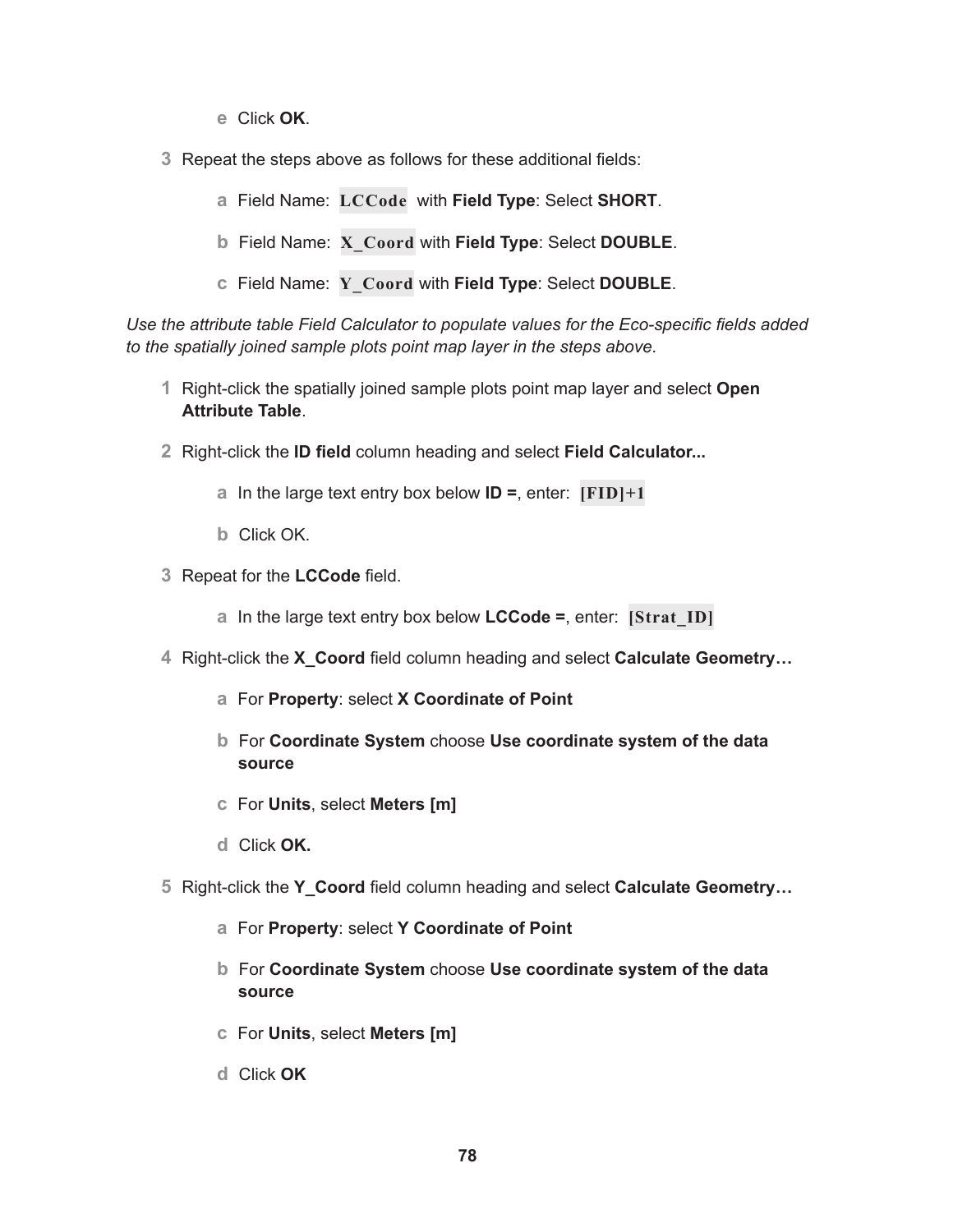- **6** To verify the attributes have been correctly modified in the sample plots point map layer, right-click the spatially joined sample plots point map layer in the map layers list, and choose **Open Attribute Table**.
	- **a** Scan through the fields and their values to verify they are correct.

*(Optional) Use ArcToolbox to buffer the spatially joined sample plots point map layer. This step creates the plot of your desired survey size around the plot centers and can be used to make field data collection plot maps.*

- **1** Navigate to **ArcToolbox > Analysis Tools > Proximity > Buffer.**
- **2** Complete the **Buffer** form:
	- **a** Under **Input Features**, select the spatially joined sample plots point map layer from the drop-down list.
	- **b** For **Output Feature Class**, use the **Browse** button to navigate to a suitable location and choose a file name for the resulting map layer.
	- **c** For **Distance**, in the **Linear Unit** box, enter the distance value from the list below, based on your desired plot size. (The distance is the radius of the plot.)

# **Feet**:

For 1/5 acre plots: enter: **52.66**

For 1/10 acre plots: enter: **37.24**

For 1/20 acre plots: enter: **26.33**

For 1/100 acre plots: enter: **11.78**

# **Meters**:

For 1/5 hectare plots: enter: **25.23**

For 1/10 hectare plots: enter: **17.84**

For 1/20 hectare plots: enter: **12.62**

- For 1/100 hectare plots: enter: **5.64**
- **d** Select Feet or Meters as appropriate from the units dropdown
- **e** Skip the following entries:
	- Side Type End Type Dissolve Type Dissolve Field(s)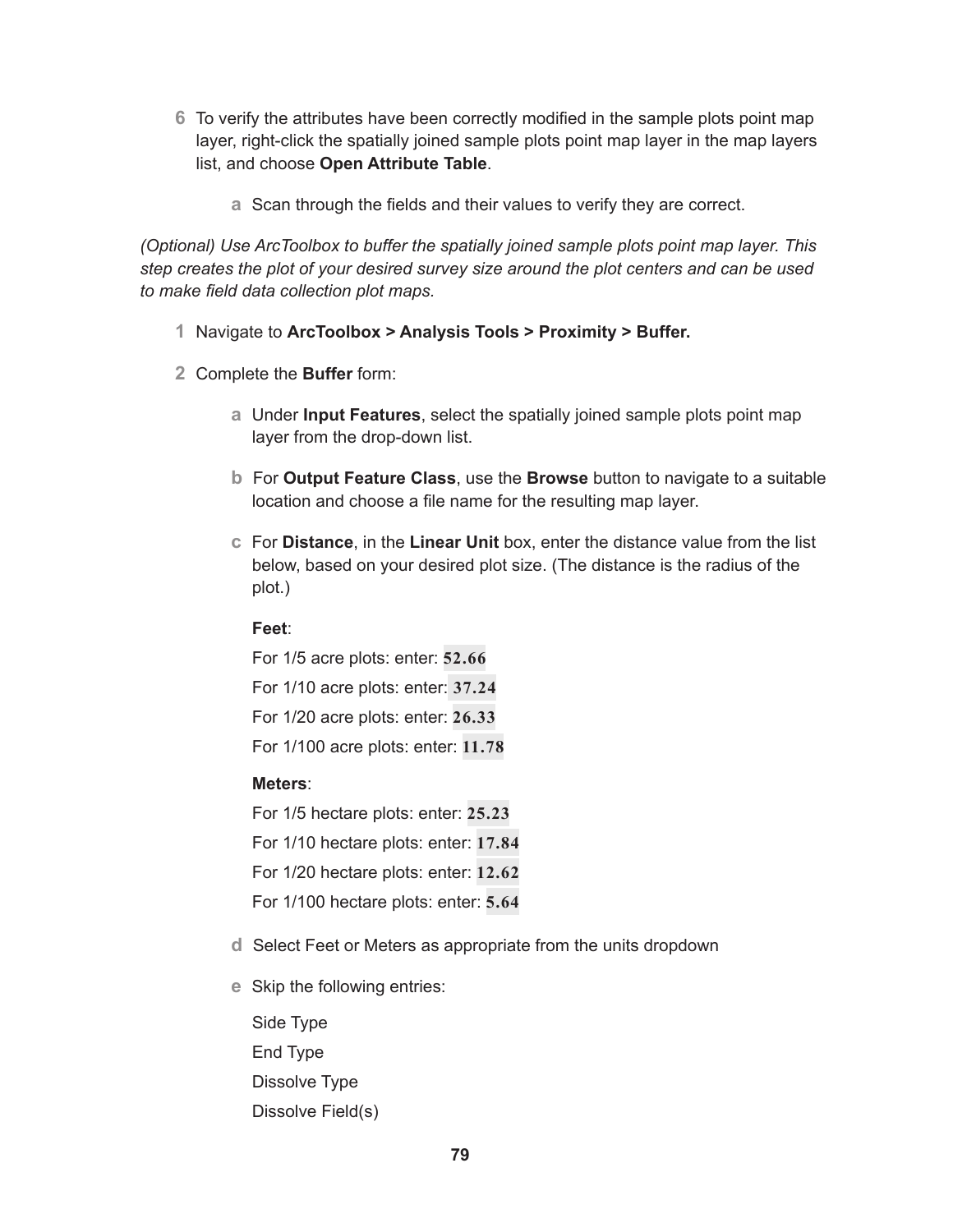- **f** Click **OK.**
- **3** The buffered sample points layer is added to the map view automatically; zoom in to examine individual plot areas. Note: choose an equal-area appropriate projection system in the layers data view properties if your plot areas appear not to be circular.

## *Results*

## **Sample plots point map layer**

- User-defined number of plots randomly spread throughout each stratum (land cover category)
- Plot points assigned with land cover categories
- Eco-required fields added and populated

## **(Optional) Sample plot areas polygon map layer**

# Create Eco-ready Output

## *Overview*

- Export select fields from the Plot attribute table to a text file.
- Export select fields from the Strata polygons attribute table to a text file.
- Copy and rename the AOI projection file.

## *Detailed instructions*

- **1** From the **Selection** menu, choose **Clear Selected Features** if available to unselect all features.
- **2** Right-click the spatially joined sample plot centers point map layer in the map layers list and select **Open Attribute Table**.
	- **a** Right-click the **FID** field and select **Turn Field Off.**
	- **b** Repeat for all but the **ID, LCCode, X\_Coord**, and **Y\_Coord** fields (added in Sample Plot Generation above).
	- **c** Under the upper left **Table Options** drop-down button, select **Export**.
	- **d** Browse to a folder where you wish to save the output file.
	- **e** For **Save the file as** type select **Text File**.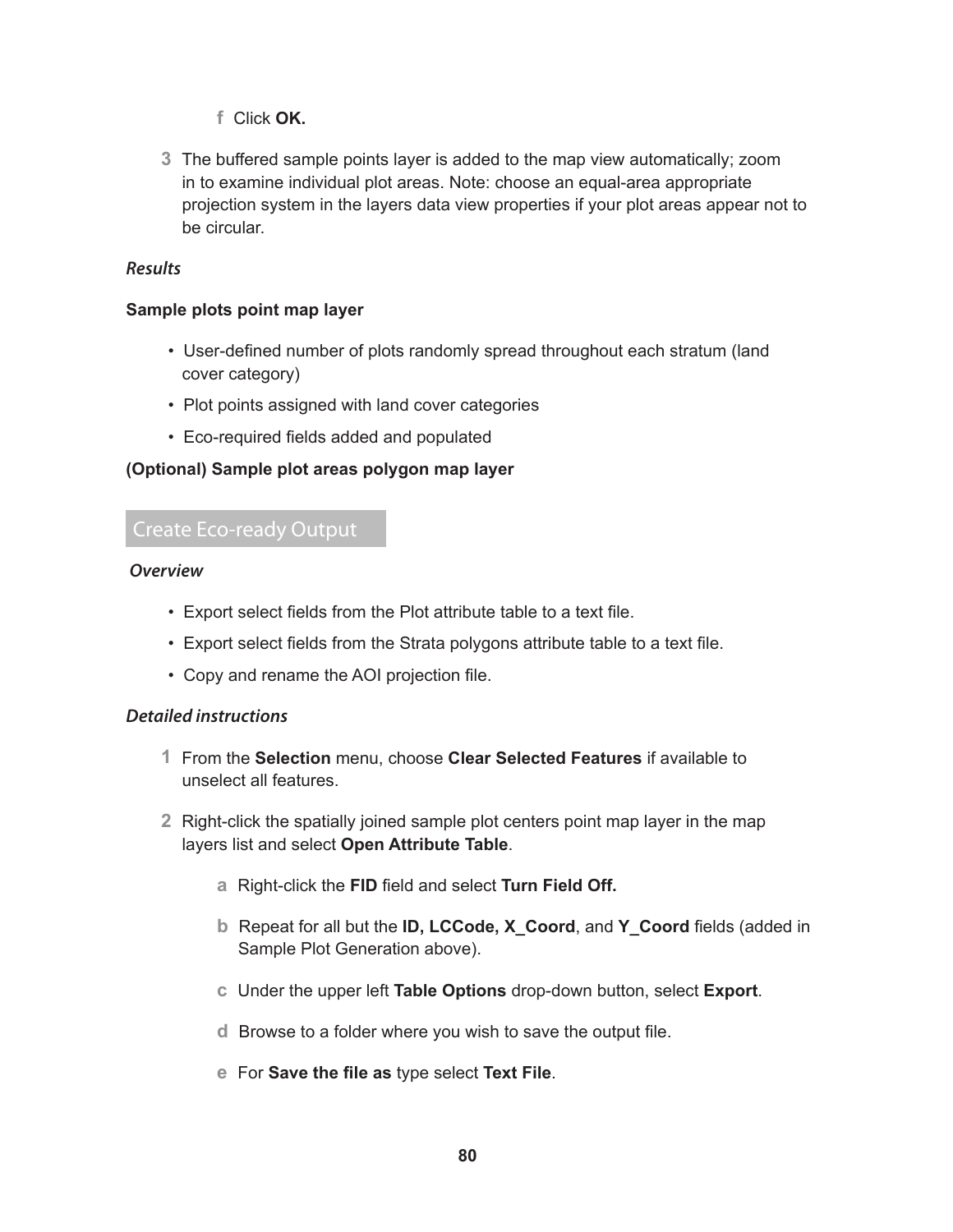- **f** Name the export appropriately, such as "myEcoPlots\_mmyyyy.txt".
- **g** Click **No** when asked to add the new table to the current map.
- **3** Open the text file in a simple editor such as Windows Notepad (avoid using word processing software due to formatting issues).
	- **a** Use the **Search and Replace** function to replace each comma with a space.
	- **b** Save the file
	- **c** Delete the first line containing the field names: "ID","LCCode","X\_ Coord","Y\_Coord"
	- **d** Copy and paste these two lines at the top of the file:

**\$ U4PLLS! 1.3 20040728 1549 1**

**e** A properly formatted file will look like this:

**\$U4PLLS! 1.3 20040728 1549 1 1 1 1199094.600650 2095374.121430 2 1 1202999.760510 2094522.116280 3 1 1207382.288000 2096877.180300 4 1 1198150.473980 2101783.086320 ...**

- **4** Right-click the dissolved land cover polygon layer in the map layers list and select **Open Attribute Table**.
	- **a** Right-click the **FID** field and select **Turn Field Off**.
	- **b** Repeat for all but the **Strat\_ID, Strat\_Area,** and **Strata** fields (added in Strata Preparation above).
	- **c** Under the **Table Options** drop-down button, select **Export**.
	- **d** Browse to a folder where you wish to save the output file and save as a Text File.
	- **e** Name the export appropriately, such as "myEcoStrata\_mmyyyy.txt".
	- **f** Click **No** when asked to add the new table to the current map.